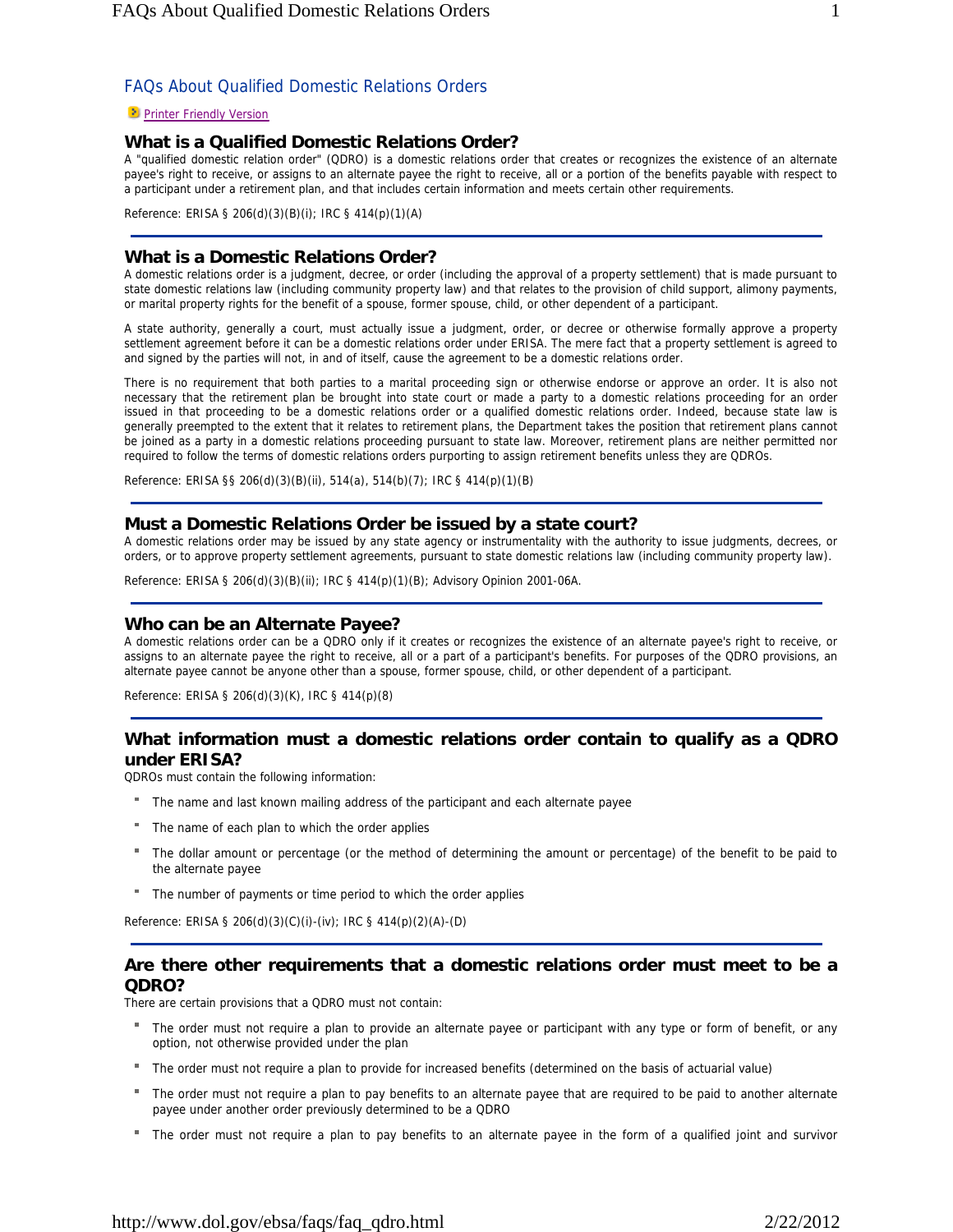annuity for the lives of the alternate payee and his or her subsequent spouse

Reference: ERISA §§ 206(d)(3)(D)(i)-(iii), 206(d)(3)(E)(i)(III); IRC §§ 414(p)(3)(A)-(C), 414(p)(4)(A)(iii)

#### **May a QDRO be part of the divorce decree or property settlement?**

There is nothing in ERISA or the Code that requires that a QDRO (that is, the provisions that create or recognize an alternate payee's interest in a participant's retirement benefits) be issued as a separate judgment, decree, or order. Accordingly, a QDRO may be included as part of a divorce decree or court-approved property settlement, or issued as a separate order, without affecting its qualified status. The order must satisfy the requirements described above to be a QDRO.

Reference: ERISA § 206(d)(3)(B); IRC § 414(p)(1)

### **Must a domestic relations order be issued as part of a divorce proceeding to be a QDRO?**

A domestic relations order that provides for child support or recognizes marital property rights may be a QDRO, without regard to the existence of a divorce proceeding. Such an order, however, must be issued pursuant to state domestic relations law and create or recognize the rights of an individual who is an alternate payee (spouse, former spouse, child, or other dependent of a participant).

An order issued in a probate proceeding begun after the death of the participant that purports to recognize an interest with respect to retirement benefits arising solely under state community property law, but that doesn't relate to the dissolution of a marriage or recognition of support obligations, is not a QDRO because the proceeding does not relate to a legal separation, marital dissolution, or family support obligation.

Reference: ERISA § 206(d)(3)(B); IRC § 414(p)(1); Advisory Opinion 90-46A; see Egelhoff v. Egelhoff 121 S. Ct. 1322, 149 L. Ed. 2d 264 (2001); see Boggs v. Boggs, No. 97-79 (S. Ct. June 2, 1997)

## **Will a domestic relations order fail to be a QDRO solely because of the timing of issuance?**

No, not if it otherwise meets the QDRO requirements under ERISA. A domestic relations order issued after the participant's death, divorce, or annuity starting date, or subsequent to an existing QDRO, will not fail to be treated as a QDRO solely because of the timing of issuance. For example, a subsequent domestic relations order between the same parties which revises an earlier QDRO does not fail to be a QDRO solely because it was issued after the first QDRO. Likewise, a subsequent domestic relations order between different parties which directs a portion of the participant's previously unallocated benefits to a second alternate payee, does not fail to be a QDRO soley because of the existence of a previous QDRO. Further, a domestic relations order requiring a portion of a participant's annuity benefit payments be paid to an alternate payee does not fail to be a QDRO solely because the domestic relations order was issued after the annuity starting date.

Reference: 29 C.F.R. 2530.206; see section 1001 of the Pension Protection Act of 2006, Pub. L. 109-280, 120 Stat. 780 (Aug. 17, 2006).

#### **May a QDRO provide for payment to the guardian of an alternate payee?**

If an alternate payee is a minor or is legally incompetent, the order can require payment to someone with legal responsibility for the alternate payee (such as a guardian or a party acting in loco parentis in the case of a child, or a trustee as agent for the alternate payee).

Reference: Staff of the Joint Committee on Taxation, Explanation of Technical Corrections to the Tax Reform Act of 1984 and Other Recent Tax Legislation, 100th Cong., 1st Sess. (Comm. Print 1987) at 222

#### **Can a QDRO cover more than one plan?**

A QDRO can assign rights to retirement benefits under more than one retirement plan of the same or different employers as long as each plan and the assignment of benefit rights under each plan are clearly specified.

Reference: ERISA § 206(d)(3)(C)(iv); IRC § 414(p)(2)(D)

#### **Must all QDROs have the same provisions?**

Although every QDRO must contain certain provisions, such as the names and addresses of the participant and alternate payee(s) and the name of the plan(s), the specific content of the rest of the QDRO will depend on the type of retirement plan, the nature of the participant's retirement benefits, the purposes behind issuing the order, and the intent of the drafting parties.

#### **Who determines whether an order is a QDRO?**

Under Federal law, the administrator of the retirement plan that provides the benefits affected by an order is the individual (or entity) initially responsible for determining whether a domestic relations order is a QDRO. Plan administrators have specific responsibilities and duties with respect to determining whether a domestic relations order is a QDRO. Plan administrators, as plan fiduciaries, are required to discharge their duties prudently and solely in the interest of plan participants and beneficiaries. Among other things, plans must establish reasonable procedures to determine the qualified status of domestic relations orders and to administer distributions pursuant to qualified orders. Administrators are required to follow the plan's procedures for making QDRO